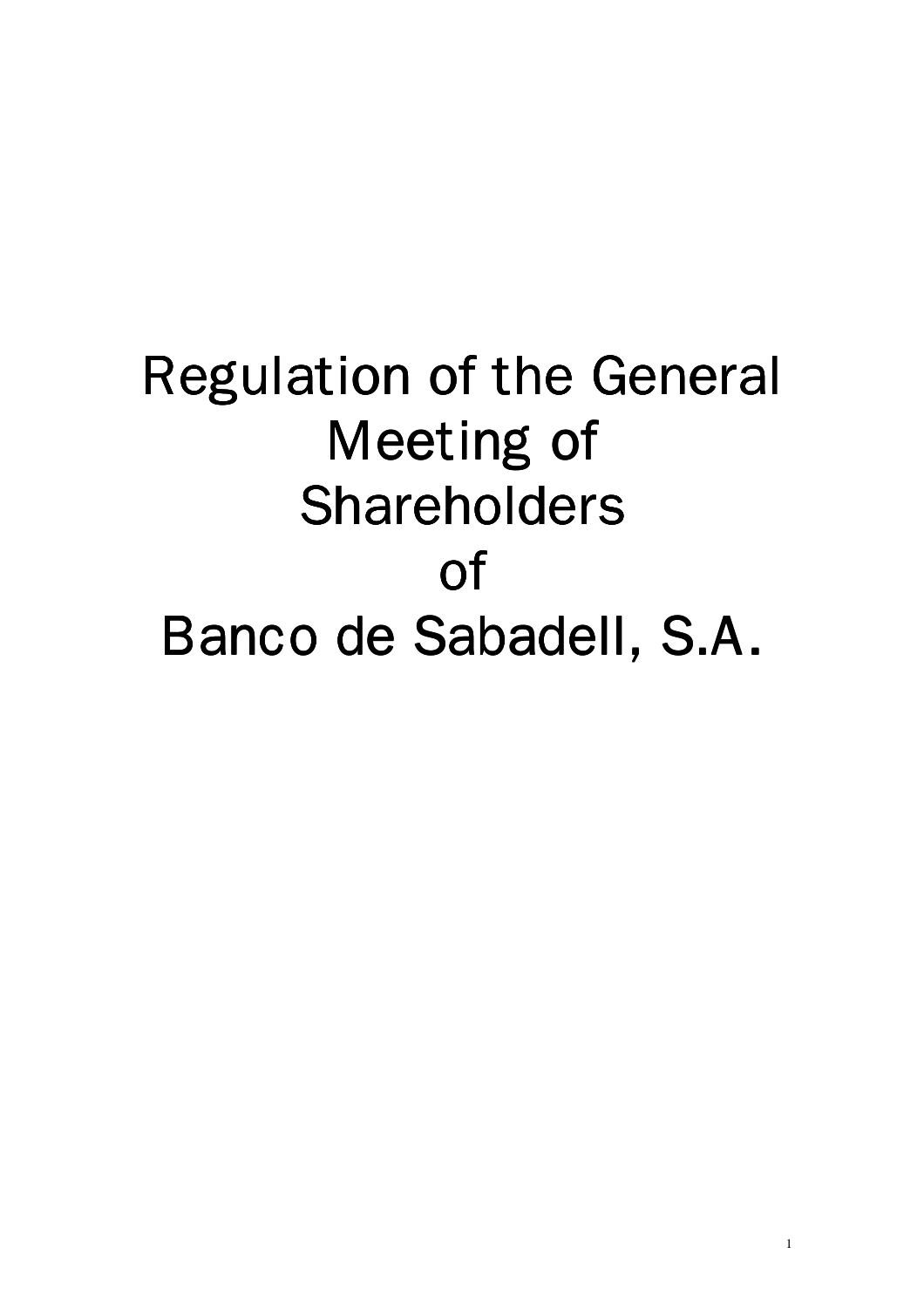## **Regulation of the General Meeting of Shareholders of Banco de Sabadell, S.A.**

## **1. Purpose**

The purpose of this Regulation is to determine, within the framework of the Articles of Association, the principles governing the actions of the General Shareholders' Meeting of Banco de Sabadell, S.A. so as to safeguard shareholders' rights and transparency.

## **2. Interpretation**

This Regulation shall be interpreted in accordance with the applicable current law and the Articles of Association.

## **3. Amendment**

- 1. This Regulation may only be amended by the Shareholders' Meeting itself, based on a proposal either from the Board of Directors, following consultation with the Audit and Control Committee, or from the shareholders, who may make proposals within the deadlines and subject to the requirements set out in the second-last paragraph of article 41 of the Articles of Association. If the proposals for amendment of this Regulation made by shareholders under the aforementioned article are deemed to incongruent with the agenda of the Shareholders' Meeting for which they are presented, they must be included in the agenda of the next Shareholders' Meeting held by the company. This shall not in any way impair the shareholders' rights under article 42 of the Articles of Association.
- 2. Approval of an amendment to this Regulation shall be subject to the same requirements as established in the Articles of Association for amendment of the latter.

## **4. Distribution**

This Regulation and any amendments shall be made known to all shareholders through the annual Corporate Governance report drawn up by the Board of Directors and the other documentation made available to shareholders either on paper or electronically, and via the corporate website www.grupobancosabadell.com.

## **5. Competencies of the Shareholders' Meeting**

As the basic decision-making and oversight body in charge of the company's activities and of safeguarding the shareholders' rights, the General Meeting has all the competencies attributed to it by the law, the Articles of Association, particularly article 47, and this Regulation.

Exceptionally, the Board of Directors may, under the provisions of the first sub-section of article 42 of the Articles of Association, submit for approval by the General Meeting any business decisions that it considers to be of vital importance for the company's future and interests or as may be required by law.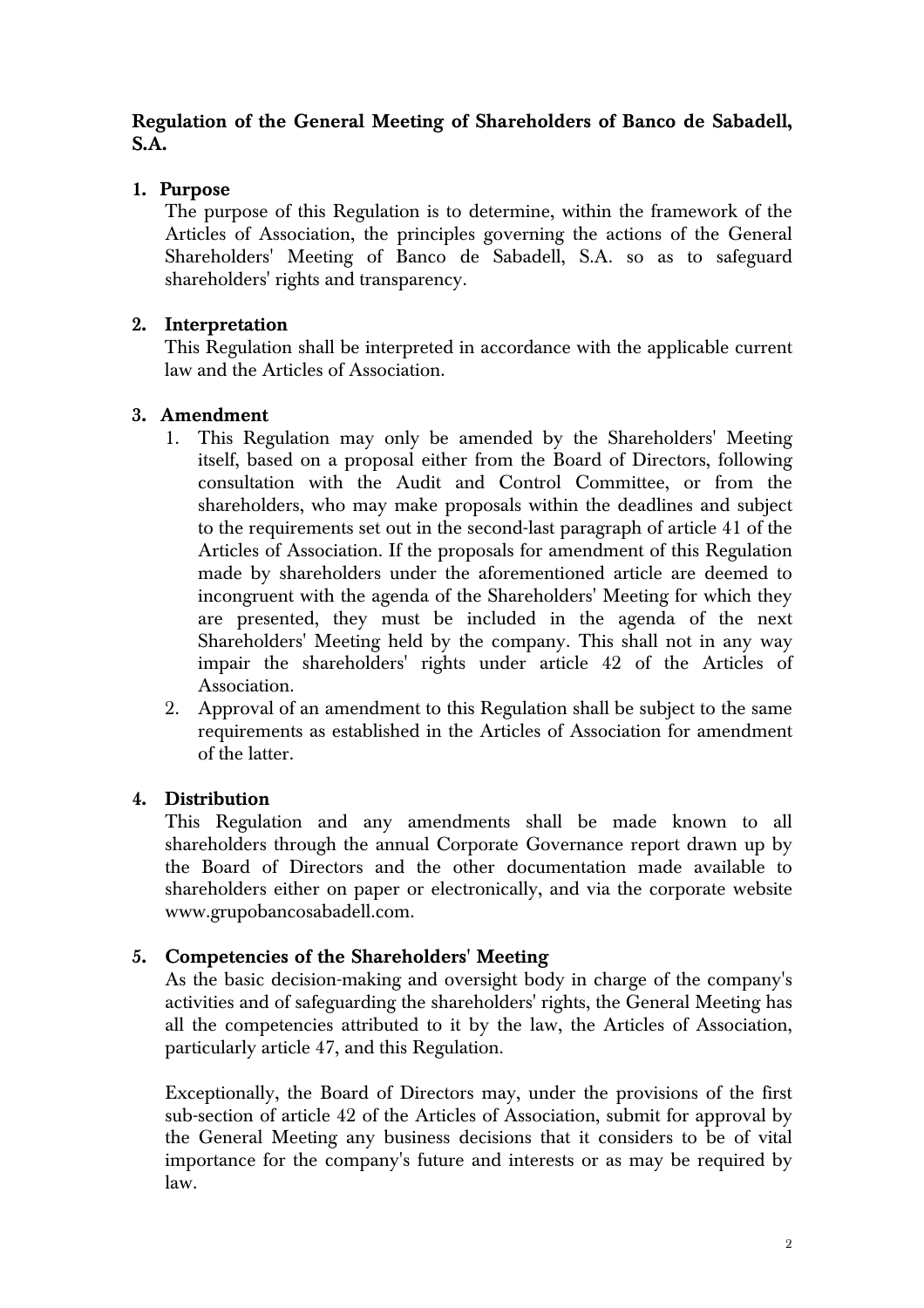## **6. Types of Meetings**

- 1. Shareholders' Meetings may be ordinary or extraordinary.
- 2. The ordinary Shareholders' Meeting shall the one which is held in the first six months of each year to examine and approve the notes to the financial statements, directors' report, income statement and balance sheet for the previous year, a statement of changes in net equity in the year, a cash flow statement, the proposal for the allocation of income and any other proposals that the Board of Directors decides to submit.
- 3. Any other Shareholders' Meeting shall be classified as extraordinary.

#### **7. Notice of meeting**

- 1. Ordinary Shareholders' Meetings must be called by the Board of Directors.
- 2. Extraordinary General Meetings may be called by the Board of Directors on its own initiative or at the request of shareholders representing at least 3% of paid-in capital, subject to the other requirements and consequences set out in article 42 of the Articles of Association.
- 3. The decision by the Board of Directors to call the Shareholders' Meeting must be adopted sufficiently in advance to ensure that the notice is publicised and to safeguard shareholders' right to information.

#### **8. Public notice of meeting**

- 1. Notice of Shareholders' Meetings shall be given by means of an announcement published in the Official Bulletin of the Mercantile Register [Boletín Oficial del Registro Mercantil] or in one of the daily newspapers with the largest circulation in Spain, on the Spanish National Securities Commission's website, and on the company's website, at least one month before the date on which the Meeting is scheduled, unless the law or the Articles of Association require greater advance notice.
- 2. The notice of meeting shall state the place, date and time of the meeting at first and second call, which must be separated by the minimum time period established in the Articles of Association and the applicable regulations; all the items on the agenda; the requirements for attending the General Meeting; the shareholders' right to information and the means for exercising that right; and the list of documents made available to them, and all other matters required by law.
- 3. Shareholders representing at least three per cent of the share capital may ask for a supplement to the notice of the Shareholders' Meeting to be published, adding one or more items to the Agenda, in accordance with the legislation in force. The shareholders who wish to exercise that right must send certifiable notification to the company, to be received at the company's registered office within the five days following publication of the notice of meeting. The supplement must be published at least fifteen days prior to the scheduled meeting date.
- 4. Without prejudice to the provisions of the Articles of Association, shareholders may have access via the company's website to the contents of the documents placed at their disposal, together with the literal wording of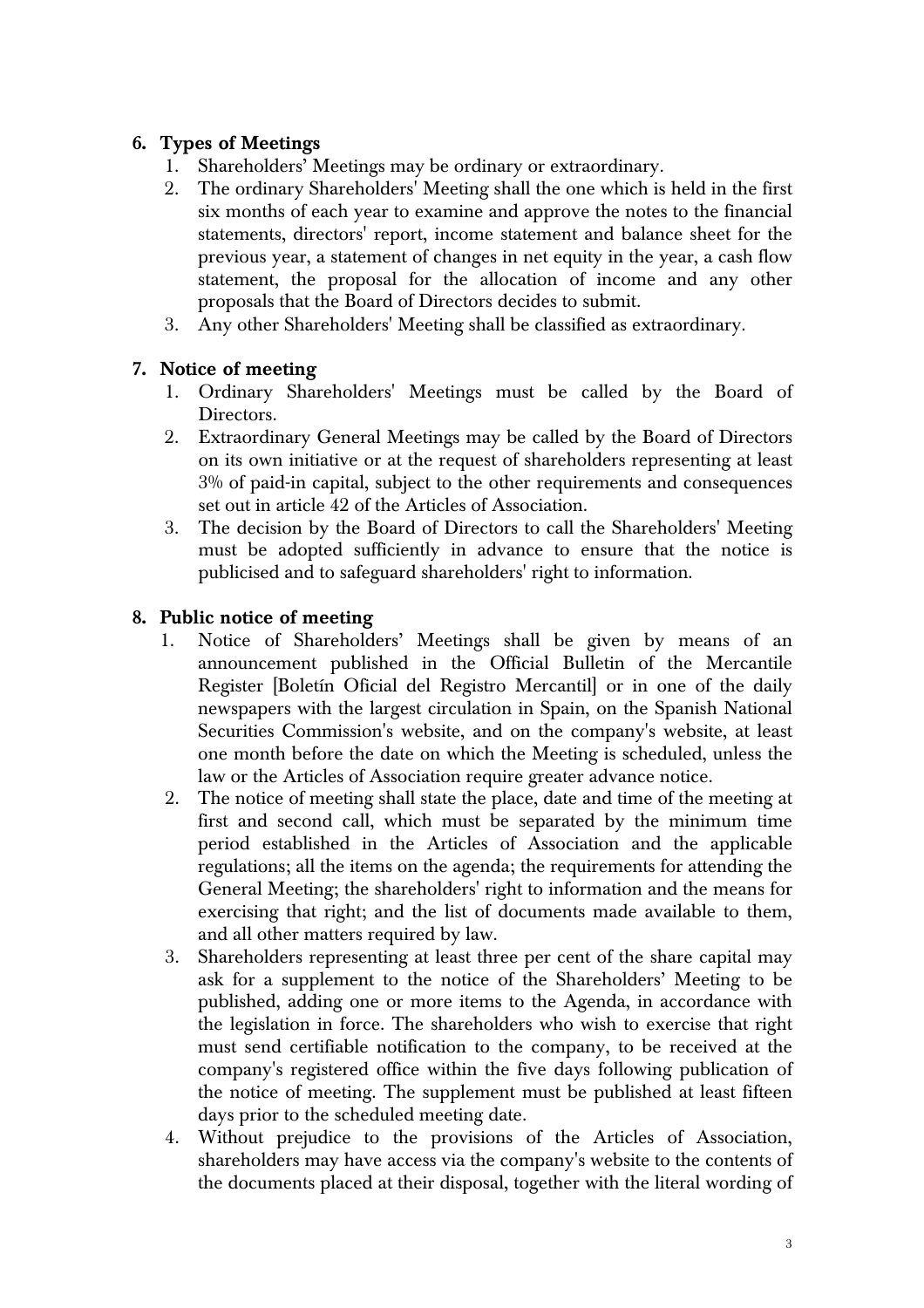the motions which the Board of Directors submits for approval, including motions submitted by shareholders and any information relating to directors whose ratification, appointment or reappointment is proposed, in accordance with the applicable regulations.

**5.** As from the publication of the notice, an Electronic Shareholders' Forum must be created on the company's website, which may be accessed subject to the appropriate safeguards, with a view to facilitating communication prior to the General Meeting of Shareholders.

## **9. Motions presented by shareholders**

- 1. Shareholders representing at least three per cent (3%) of paid-in capital may present motions, duly signed, provided that they are germane to the items that are already on the agenda or which ought to be on the agenda for the scheduled meeting.
- 2. Such proposals must be presented within five days following the publication of the notice of meeting, and they shall be vetted by the Board of Directors. If such motions fulfil the requirements established herein, the Board of Directors shall read the motion into the corresponding item of the agenda, alongside the motion proposed by the Board itself. Where the motions are mutually exclusive, the approval of the motion put forward by the Board of Directors shall entail simultaneous rejection of the alternative motion(s). Where the motions are complementary, they shall be voted on separately and consecutively, commencing with the one put forward by the Board of Directors.
- 3. If the Board of Directors rejects a motion presented by the shareholders on the grounds that it is not directly germane to the items on the agenda, the shareholders may exercise their other rights.
- 4. The Board of Directors shall strive to ensure that, while providing guarantees of authenticity and security, the shareholders may also present motions via the company's website; the Board of Directors may also use that same channel to notify the requesting shareholders of its decision to accept or reject such motions, and to report the content of the motions to the other shareholders, as appropriate.

## **10. Attendance and proxy rights**

- 1. Holders of shares representing at least one hundred (100) euro of paid-in capital that are registered in the Company's Register of Shareholders at least five days in advance of the date scheduled for the Shareholders' Meeting at first call shall be entitled to attend Meeting. Shareholders holding shares that amount to less than that minimum amount may group together to constitute the minimum and grant proxy to any one of them, or to another shareholder that is entitled to attend the Shareholders' Meeting in accordance with the provisions of the Articles of Association and this Regulation.
- 2. To gain admittance to the Shareholders' Meeting, shareholders entitled to attend must apply to the Secretary, not later than five days before the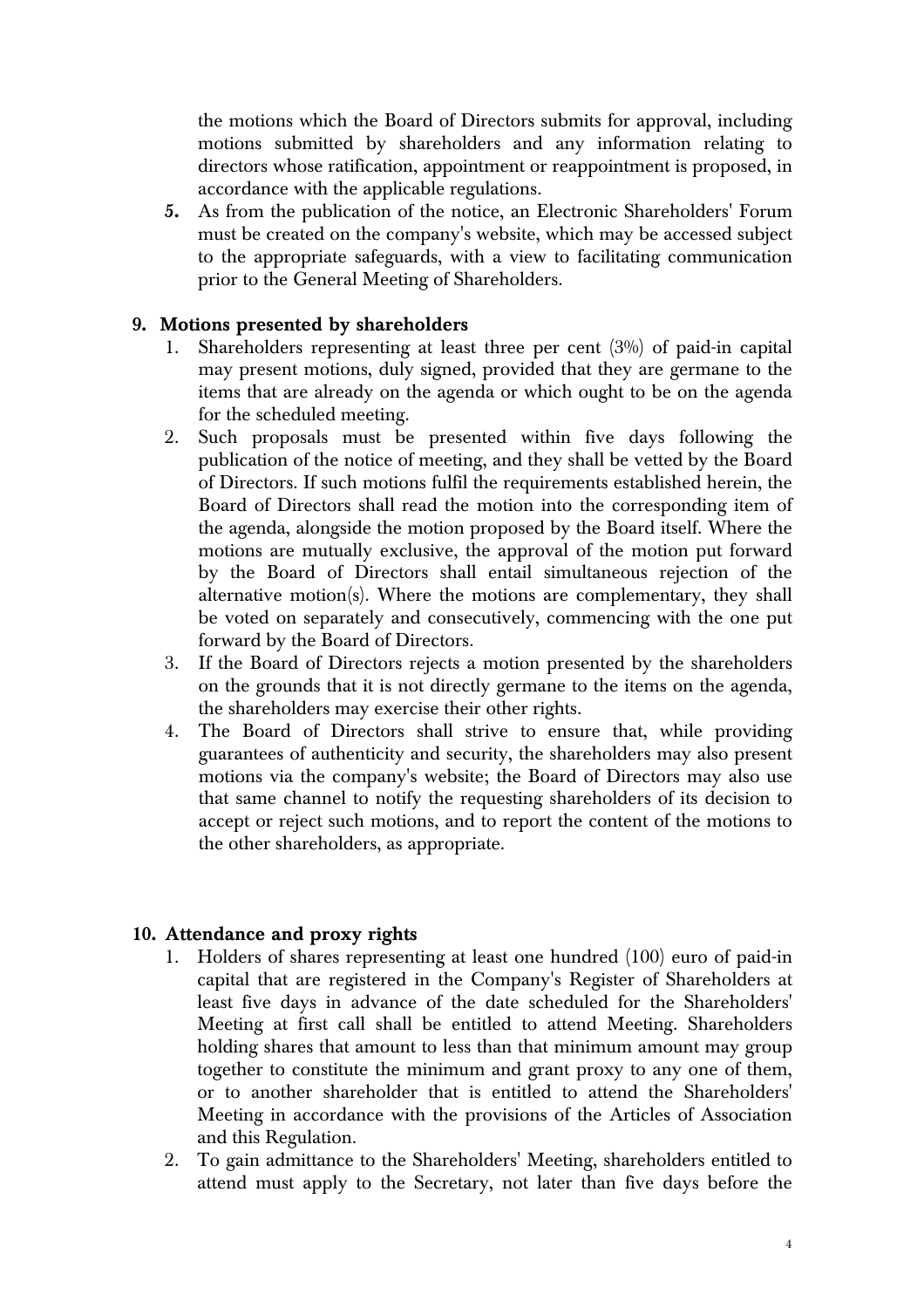Meeting date at first call, for the pertinent admission or attendance card, which shall be issued personally in their name. Notwithstanding requests by shareholders, in order to facilitate shareholder participation in the Shareholders' Meeting, the Board of Directors may send all registered shareholders the aforementioned admission card, which shall entitle them to attend in the terms provided in the Articles of Association and in this Regulation.

- 3. The attendance card shall state the number of votes corresponding to the holder, at a rate of one vote per one hundred (100) euro of paid-in capital in shares of any class or series that he possesses or represents.
- 4. The right to attend and the corresponding right to vote may be exercised by the shareholder personally or by proxy. Holders of a general power of attorney for the shareholder in the form of a public instrument with the power to administer all of the shareholder's assets in Spanish territory are also entitled to represent the shareholder. Minors must be represented by their legal guardians or representatives, and corporations or companies by their legal representatives, in which
- case the identity of such person must be specified. 5. The delegation of the right to attend and vote must be indicated at the bottom or on the back of the attendance card, which must contain or be attached to the Agenda. Proxies must be signed by the shareholder, provided that the shareholder's signature is authenticated or is recognized by the Bank. The shareholder may give express instructions regarding his vote for each item on the Agenda. In the absence of express instructions, the proxy shall be entitled to vote as he sees fit, except in the event of conflict of interest.
- 6. If a shareholder sends the company an attendance card with a duly signed proxy form but without identifying the proxy, the proxy will be exercised by the Chairman of the Board of Directors or, if he is not a shareholder, by another Director who is a shareholder.
- 7. Before his appointment, the proxy must inform the shareholder in detail whether there is a conflict of interests. If the conflict arises after the appointment of the proxy and the shareholder principal has not been warned of its possible existence, he must be informed of it immediately. In both cases, absent specific voting instructions for each item on which the proxy must vote on behalf of the shareholder, the proxy must abstain.
- 8. Where the proxy has a conflict of interests, unless the shareholder indicates otherwise it shall be assumed that the shareholder has also designated as representatives, jointly and severally, in the following order, the Chairman of the General Meeting and, if he has a conflict of interests, the person designated by the Chairman.
- 9. Without prejudice to the provisions of article 187 of the Capital Companies Act, if a proxy is granted in accordance with the terms of the preceding section or to the Board of Directors or its Chairman, without express voting instructions, the shareholder shall be deemed to have decided to vote in favour of all the motions proposed by the Board of Directors.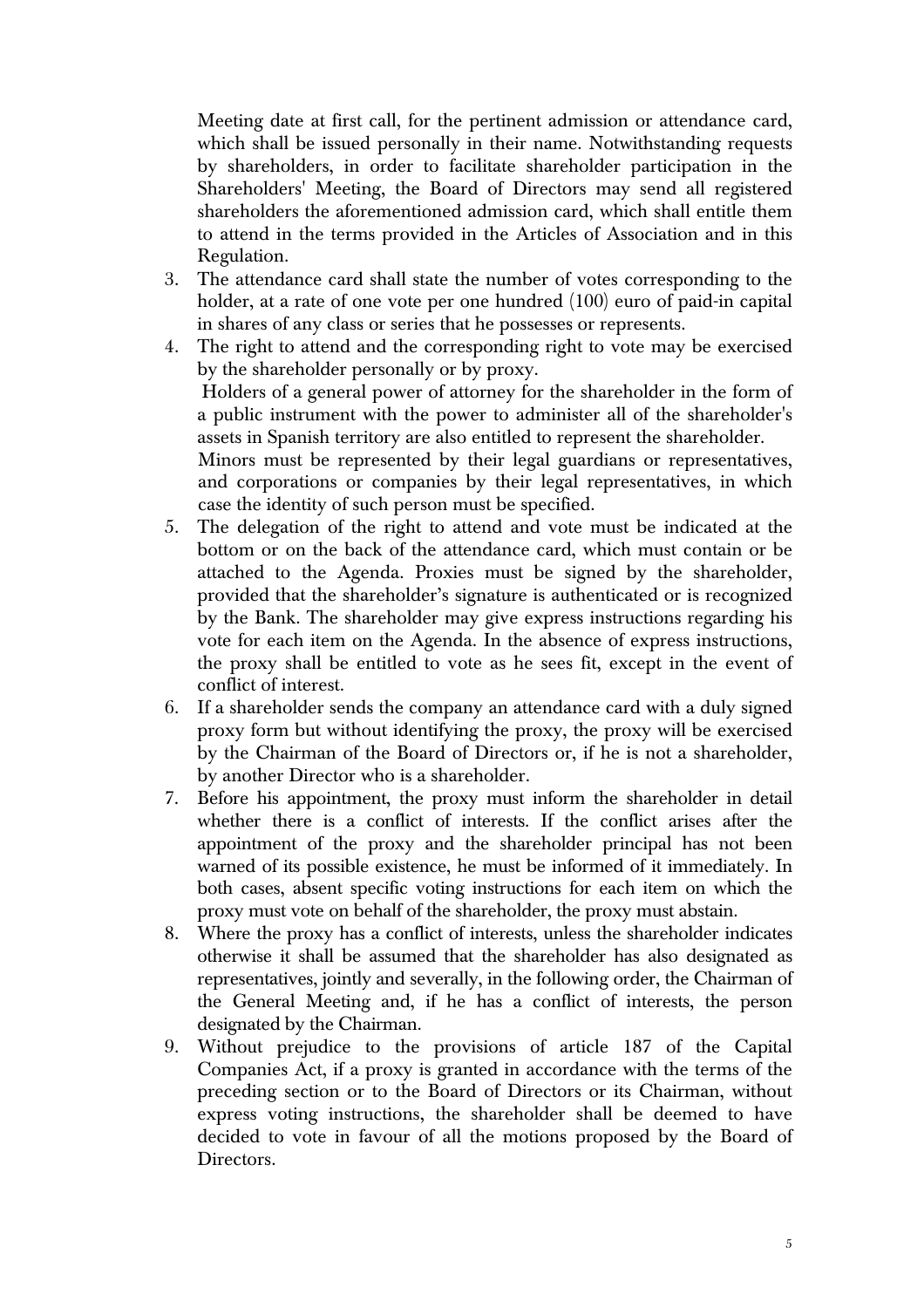10. The Board of Directors may provide electronic systems for granting proxy where it considers that the necessary guarantees of authenticity and legal certainty exist.

 Shareholders who grant proxy by electronic means may give voting instructions for each item on the Agenda by those same means.

- 11. Proxies or delegations shall be granted for a specific Shareholders' Meeting and shall only be valid for that meeting; they may be revoked in any event. Attendance in person by the principal at the Meeting shall have the effect of revoking any proxies.
- 12. The Company's executives and advisors and any other persons that the Chairman of the Shareholders' Meeting sees fit may attend Shareholders' Meeting and speak but not vote.
- 13. The members of the Board of Directors and the Secretary or Vice-Secretary, who is not a director, are obliged to attend the Shareholders' Meeting.
- 14. The Company's external auditors must attend ordinary Shareholders' Meetings and any others where the Board of Directors considers that their presence is necessary because of the motions on the agenda.

## **11. Chairman and Secretary of the Shareholders' Meeting**

- 1. The Shareholders' Meeting shall be chaired by the director designated by the Board of Directors or, by default, by the Chairman of the Board.
- 2. The Chairman is in charge of directing proceedings, recognising and derecognising speakers in accordance with the Articles of Association and the law, and declaring debates to have concluded when he considers that the motions before the Shareholders' Meeting have been debated sufficiently.
- 3. The Secretary of the Board of Directors or his substitute, in accordance with the provisions of article 55 of the Articles of Association, shall act as Secretary of the Shareholders' Meeting. The Secretary is responsible for drawing up the minutes and issuing the pertinent certificates, countersigned by the Chairman.
- 4. The Chairman and Secretary of the Shareholders' Meeting may take the floor at any time during the meeting to explain or to elaborate upon the motions on the Agenda or respond to questions in this connection raised by those in attendance.
- 5. The Chairman may delegate in any member of the Board of Directors the duty of responding to shareholders' questions or expanding on the information provided to the meeting where they relate to the competencies assumed by that director in the Board of Directors or its subcommittees.

## **12. Quorum**

1. Before the meeting is called to order, a list of attendees shall be drawn up, indicating the capacity in which each one is attending and the number of shares which they own or represent at the Meeting. At the end of the list, the number of shares present or represented by proxy shall be calculated, as well as the amount of paid-in capital that those shares represent. The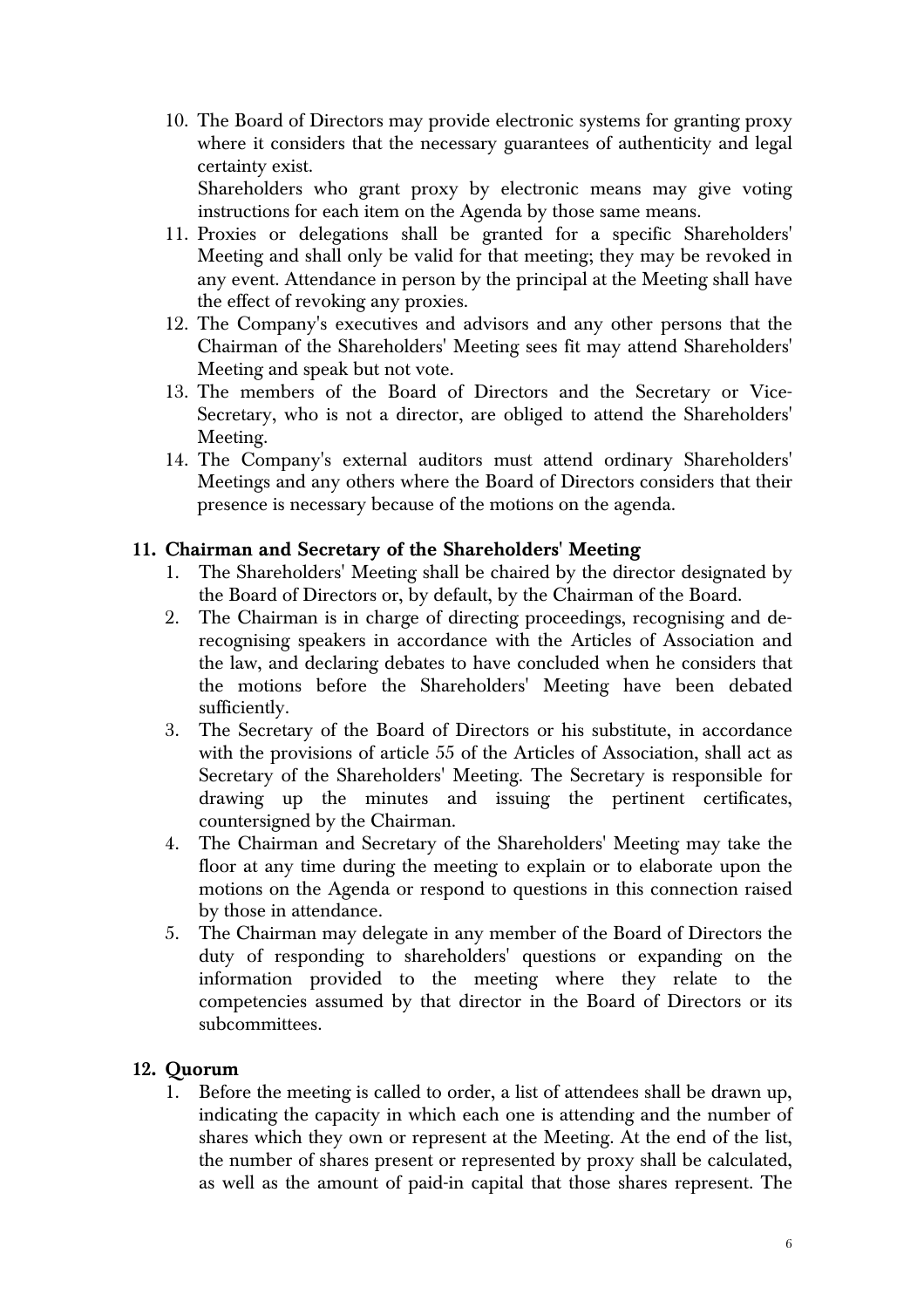list of attendees shall be attached to the minutes as an appendix signed by the Secretary and countersigned by the Chairman.

- 2. To draw up the attendance list, the Board may use computer or other systems that enable the list to be drawn up more quickly while offering the utmost assurances with regard to security and authenticity. In these cases, a certificate of identification, signed by the Secretary and countersigned by the Chairman, shall be attached to the computer medium.
- 3. The Shareholders' Meeting shall be quorate at first call if the shareholders present or represented own at least twenty-five per cent (25%) of the subscribed voting capital. The Meeting shall be quorate at second call regardless of the amount of the capital attending.
- 4. In order for an ordinary or extraordinary General Meeting of Shareholders to validly adopt a motion to issue bonds that are convertible or give entitlement to share in profits, increase or reduce capital, change the Company's form, perform a merger or demerger or assignment en bloc of the assets and liabilities or transfer the registered offices of the Company to another country, amend the Articles of Association, and in any of the other cases where the laws or the Articles of Association so require, it must be attended at first call by shareholders, present or by proxy, representing at least fifty per cent (50%) of the subscribed voting capital.

At the second call, twenty-five per cent (25%) of such capital shall suffice.

5. Once the quora referred to in the preceding sections are attained, the Chairman shall call the meeting to order.

In the event that the aforementioned quora are not attained, the appropriate procedure shall be to:

- a) Hold the meeting at second call, or
- b) Issue a new notice of Shareholders' Meeting, if the Board of Directors sees fit.

## **13. Transaction of Business**

- 1. Once the Meeting has been called to order, the Chairman of the Board of Directors may address the meeting, describing the Bank's general performance and future plans, with an express reference to the general situation in which the group has been operating.
- 2. When the Chairman of the Board of Directors has concluded his speech, if any, the Chairman of the Shareholders' Meeting shall, in the case of an ordinary Shareholders' Meeting, recognise the director who will present the financial statements and other documents under the item on the agenda relating to the approval of the financial statements.

Shareholders may pose questions to the Audit Committee on the matters within its competency.

3. The Secretary of the Shareholders' Meeting shall read each motion that is put to the Meeting. The Meeting may waive the reading by the Secretary if the motion was made available to the shareholders sufficiently in advance and the reading of the entire motion is considered by the Meeting to be unnecessary.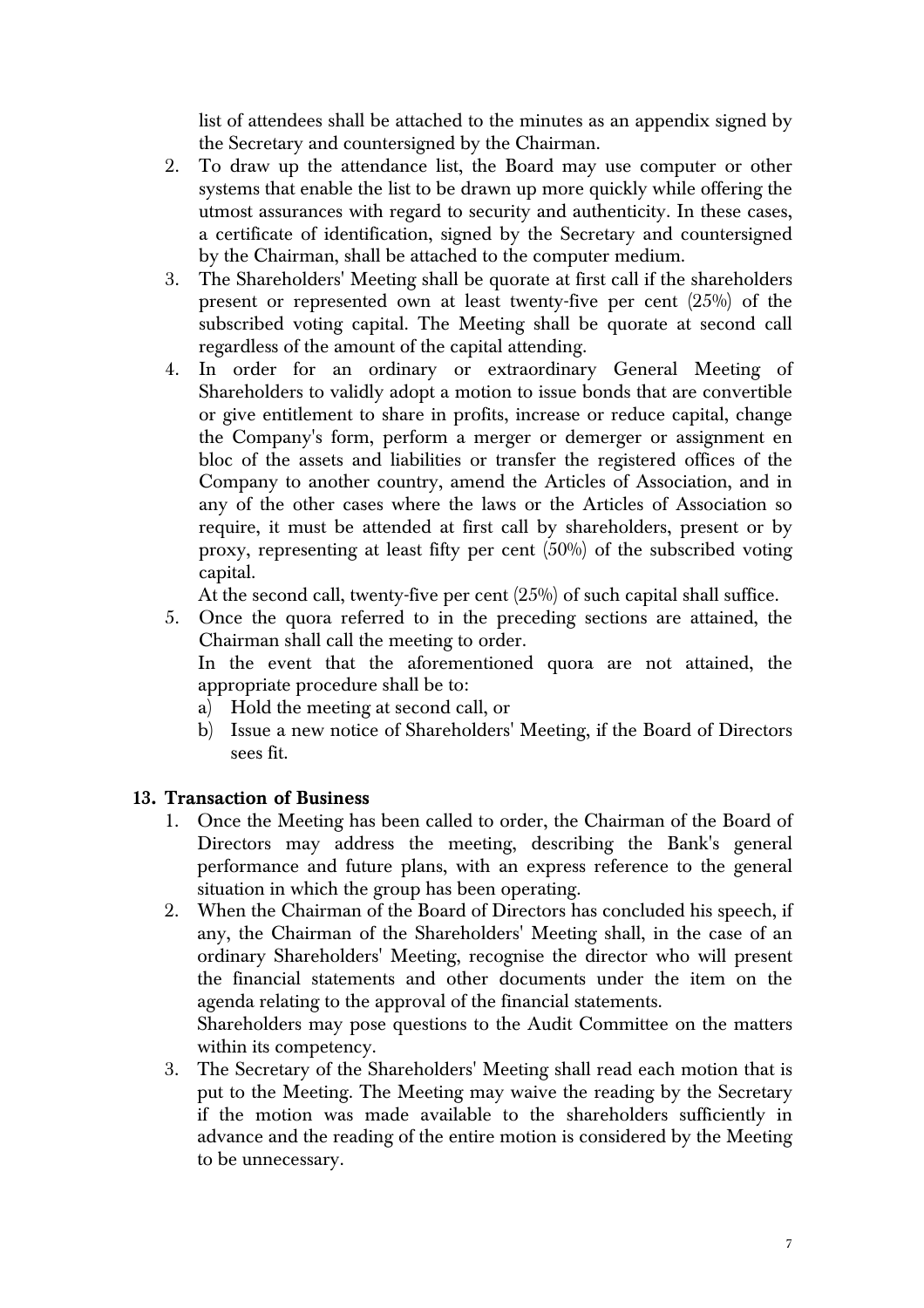4. Before the motions on the agenda are put to the vote, shareholders may take the floor to request supplementary information or any clarifications that they consider necessary in connection with the items on the agenda, or to propose motions. Any questions raised by shareholders in writing prior to the Shareholders' Meeting must be answered during this period. Nevertheless, the directors shall not be obliged to respond to specific questions from shareholders where the information sought was already clearly and directly available to all shareholders on the company's website in a question-and-answer form.

Shareholders wishing their remarks to be entered literally in the minutes of the Meeting must provide them in writing at this time to the Notary who is minuting the Meeting so that he may cross-check them when the shareholder speaks.

The Board must supply all the information requested by the shareholders in writing or verbally except where it is unnecessary to safeguard the shareholder's rights or there are objective reasons to believe it may be used for purposes unrelated to the company or that its disclosure might be detrimental to the company or to related companies. This exception shall not apply when the request is supported by shareholders representing at least one quarter of the share capital.

5. The Meeting shall establish the order in which shareholders may speak.

All shareholders shall be granted the same length of time in which to speak, which shall be set beforehand by the Chairman, who shall strive to ensure that it is the same for all.

The Chairman has the power to:

- a) grant a shareholder extra time to speak, if he considers it appropriate.
- b) ask speakers to clarify or elaborate upon issues that they raised which were not understood or were not sufficiently explained by the speaker;
- c) remind shareholders addressing the Meeting of the need to confine their remarks to matters pertaining to the Meeting.
- d) warn shareholders addressing the Meeting that they may not abuse their right to speak.
- e) warn speakers that they are running out of time, and derecognise shareholders who do not respect their time limits or perturb the transaction of business.
- 6. When the Chairman considers the round of shareholder remarks to have concluded, the motions will be voted upon, starting first by counting votes against, followed by abstentions; all other votes shall be deemed to be in favour. To count the votes, the Board of Directors may use reliable computer systems, which may be examined by any shareholder who is entitled to vote.
- 7. If the votes in favour are evidently sufficient to approve the motion, the Chairman shall declare it to have been passed; the exact outcome of the vote shall be set out in the minutes. Only motions set out in the minutes as having been passed shall be deemed to have been definitively passed.
- 8. In no case shall the Chairman permit any further speeches once voting has commenced.